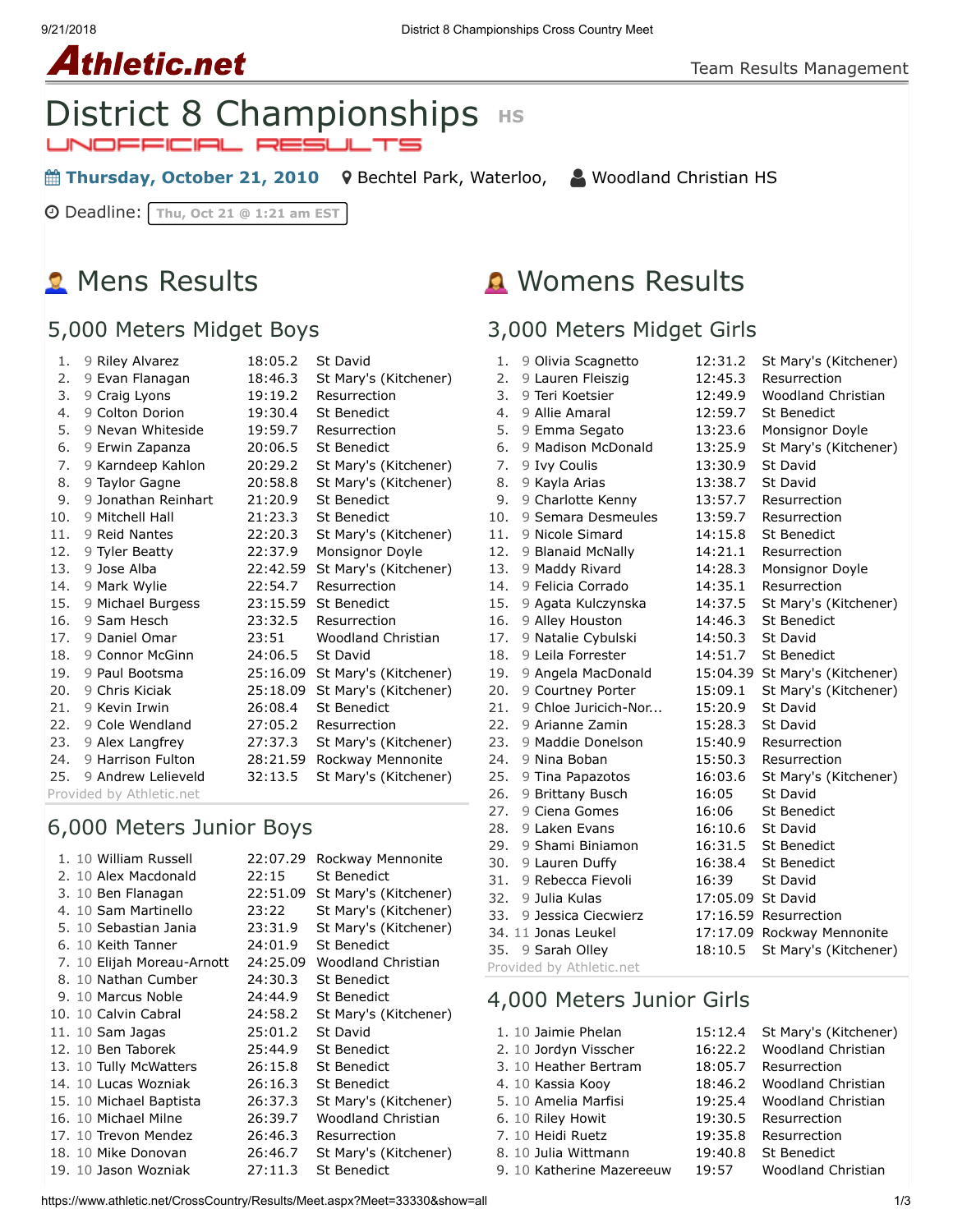| 9/21/2018            |                               | District 8 Championships Cross Country Meet |
|----------------------|-------------------------------|---------------------------------------------|
| 20. 10 Nathan Schenk | 27:22.3 St Mary's (Kitchener) | 10. 10 Courtney Runstedle                   |

| 20. 10 Nathan Schenk       | 27:22.3  | St Mary's (Kitchener)     |
|----------------------------|----------|---------------------------|
| 21. 10 Daniel Treacy       | 27:44.09 | Resurrection              |
| 22. 10 Nicholas Leggo      | 27:46.59 | St David                  |
| 23. 10 Oliver Sangster     | 28:32.5  | Rockway Mennonite         |
| 24. 10 Eric Burrell        | 28:45.4  | Resurrection              |
| 25. 9 Harrison Klein       | 28:52.59 | Resurrection              |
| 26. 10 Maarten Van Kooy    | 28:53.3  | Monsignor Doyle           |
| 27. 10 Jesse Melanson      | 28:53.9  | St David                  |
| 28. 10 Kelly Waldbillig    | 28:54.4  | St David                  |
| 29. 10 Micah Diller Harder | 28:57.59 | Rockway Mennonite         |
| 30. 10 Benedikt Wimmer     | 29:36.8  | Rockway Mennonite         |
| 31. 10 Adam Worth-Bolton   | 29:37.3  | St Mary's (Kitchener)     |
| 32. 10 William Veldhuis    | 29:37.7  | <b>Woodland Christian</b> |
| 33. 10 Robbie Hiff         | 29:38.4  | St Benedict               |
| 34. 10 Riley Flanagan      | 30:35.8  | St Mary's (Kitchener)     |
| 35. 10 Alex Silver         | 33:27    | St Benedict               |
| 36. 10 Alex Powers         | 37:30    | St Mary's (Kitchener)     |
| Provided by Athletic.net   |          |                           |

#### 7,000 Meters Senior Boys

| 1. 11 Sam Baxter          | 24:43.8  | St Mary's (Kitchener)     |
|---------------------------|----------|---------------------------|
| 2. 11 Santo Dak           | 24:54.2  | <b>St Benedict</b>        |
| 3. 11 James Milton        | 24:55.2  | St David                  |
| 4. 11 Nathan Schmidt      | 25:47.59 | <b>St Benedict</b>        |
| 5. 11 Alex Moher          | 26:02.9  | St Mary's (Kitchener)     |
| 6. 12 Devin McDonald      | 26:19.5  | Monsignor Doyle           |
| 7. 11 Scott Buttinger     | 26:20.2  | Resurrection              |
| 8. 11 Javier Fuentes      | 26:23.2  | Resurrection              |
| 9. 11 Zac Bandura         | 26:39.59 | St Mary's (Kitchener)     |
| 10. 12 Justin Power       | 27:03.7  | <b>St Benedict</b>        |
| 11. 12 Christian Riobo    | 27:14.8  | Resurrection              |
| 12. 12 Scott Forsyth      | 27:22.2  | Rockway Mennonite         |
| 13. 11 Kyle Piccolo       | 27:25.4  | Monsignor Doyle           |
| 14. 12 Kyle MacFarlane    | 27:28.8  | <b>St Benedict</b>        |
| 15. 11 Justin Hoang       | 27:33.09 | St Mary's (Kitchener)     |
| 16. 11 Jason Mohle        | 27:38.8  | <b>Woodland Christian</b> |
| 17. 12 Clint Cybulski     | 27:42.4  | St Mary's (Kitchener)     |
| 18. 12 Mick Finn-Dunn     | 28:00.59 | Monsignor Doyle           |
| 19. 11 Peter Reynolds     | 28:03.59 | <b>St Benedict</b>        |
| 20. 11 Nic Bertoni        | 28:14.8  | Monsignor Doyle           |
| 21. 12 Shakur Tag-el-din  | 28:23.8  | <b>St Benedict</b>        |
| 22. 11 Patrick Bollenbach | 28:29.59 | St Mary's (Kitchener)     |
| 23. 12 Shawn Ertel        | 28:48.9  | St Mary's (Kitchener)     |
| 24. 11 Brad Silveira      | 28:52.4  | Resurrection              |
| 25. 12 Mark Mahony        | 29:00.4  | Resurrection              |
| 26. 12 Calvin Arsenault   | 29:12.5  | St Mary's (Kitchener)     |
| 27. 12 Robert Dziurdzik   | 29:26.3  | St David                  |
| 28. 12 Josh Cameron       | 29:41.59 | Resurrection              |
| 29. 12 Christian Gomes    | 29:50.09 | <b>St Benedict</b>        |
| 30. 12 John Anderson      | 29:59.9  | St Mary's (Kitchener)     |
| 31. 12 Jake Day           | 30:10.2  | Woodland Christian        |
| 32. 12 Blake Schuett      | 30:18.2  | <b>St Benedict</b>        |
| 33. 11 Stephen Lewis      | 30:27.9  | <b>Woodland Christian</b> |
| 34. 11 JC Reinosa         | 30:28.2  | St Mary's (Kitchener)     |
| 35. 11 Tom Srbu           | 30:47.2  | St Mary's (Kitchener)     |
| 36. 11 Daniel Guerra      | 30:49.7  | St Mary's (Kitchener)     |
| 37. 12 Josef Huber        | 31:56.8  | Monsignor Doyle           |
| 38. 12 Aaron Visscher     | 32:12.7  | Woodland Christian        |
| 39. 11 Dylan Chin-A-Loy   | 32:38.09 | St Mary's (Kitchener)     |
| 40. 12 Spencer Fulton     | 32:38.3  | Rockway Mennonite         |
| 41. 11 Nick Porter        | 32:42.09 | <b>St Benedict</b>        |
| 42. 12 Adon Olley         | 32:47.09 | St Mary's (Kitchener)     |
| 43. 12 Alex Govedarica    | 32:47.4  | Monsignor Doyle           |
| 44. 12 Sean Flanagan      | 34:09.9  | St Mary's (Kitchener)     |
| 45. 11 Andy Lin           | 34:10.09 | Rockway Mennonite         |

| 10. 10 Courtney Runstedler | 19:58.3  | Resurrection          |
|----------------------------|----------|-----------------------|
| 11. 10 Hannah Sandrock     | 20:05    | Resurrection          |
| 12. 10 Emma Henderson      | 20:05.4  | <b>St Benedict</b>    |
| 13. 10 Jennifer Deighan-S  | 20:11.8  | <b>St Benedict</b>    |
| 14. 9 Natalia Vilegas      | 20:31.5  | St Mary's (Kitchener) |
| 15. 10 Nancy Lehan         | 20:33.7  | St Mary's (Kitchener) |
| 16. 10 Bailey Sprout       |          | 20:54.09 Resurrection |
| 17. 10 Samantha Howe       | 21:29.4  | St Benedict           |
| 18. 10 Carrissa Gagne      | 21:35.2  | St Mary's (Kitchener) |
| 19. 10 Mikaela Gossmann-B  | 21:45.09 | Woodland Christian    |
| 20. 10 Laura Kaifel        | 23:49.5  | Rockway Mennonite     |
| Provided by Athletic.net   |          |                       |

## 5,000 Meters Senior Girls

| 1. 11 Aliya Roga           | 20:16.7  | St David                  |
|----------------------------|----------|---------------------------|
| 2. 11 Cheryse Mitton       | 20:33.7  | St Mary's (Kitchener)     |
| 3. 12 Olivia Grafinger     | 20:53.8  | Monsignor Doyle           |
| 4. 11 Katie Gingrich       | 21:03.4  | St Mary's (Kitchener)     |
| 5. 11 Ainsley Nantes       | 21:31.4  | St Mary's (Kitchener)     |
| 6. 11 Megan Arnold         | 21:56    | St David                  |
| 7. 11 Kay Bell             | 22:04.9  | St David                  |
| 8. 12 Sarah Buisman        | 22:06.09 | <b>Woodland Christian</b> |
| 9. 11 Justise Ernst-Finnie | 22:18.7  | St Mary's (Kitchener)     |
| 10. 12 Melissa Santolini   | 22:26.7  | Resurrection              |
| 11. 12 Jill Riekenbrauck   | 22:42    | Monsignor Doyle           |
| 12. 11 Becca Stephens      | 22:46.9  | Resurrection              |
| 13. 12 Lisa Engio          | 22:50.5  | Resurrection              |
| 14. 11 Katie Gerber        | 22:54.09 | Rockway Mennonite         |
| 15. 11 Megan Burns         | 23:00.5  | St Mary's (Kitchener)     |
| 16. 11 Chloe Russel        | 23:14.9  | Rockway Mennonite         |
| 17. 12 Tess Beveridge      | 23:34.4  | Resurrection              |
| 18. 11 Jackie Hart         | 23:42.9  | Monsignor Doyle           |
| 19. 12 Laura Buschlen      | 23:44.3  | St David                  |
| 20. 12 Catherine Umolac    | 23:44.59 | St Benedict               |
| 21. 12 Ashton Irwin        | 23:45.2  | <b>St Benedict</b>        |
| 22. 11 Grace Thomas        | 23:47.8  | Monsignor Doyle           |
| 23. 12 Sara WynGaarden     | 24:00.9  | Rockway Mennonite         |
| 24. 12 Sara Santolini      | 24:14.09 | Resurrection              |
| 25. 11 Emily Feeney        | 24:15.9  | St Mary's (Kitchener)     |
| 26. 11 Danielle Balan      | 24:21.7  | St David                  |
| 27. 11 Ashley Rovert       | 24:26.3  | St Mary's (Kitchener)     |
| 28. 11 Kimberlee Pearl     | 24:34.8  | St Benedict               |
| 29. 11 Sierra Gaspar       | 24:44    | Monsignor Doyle           |
| 30. 11 Raquel Cadilha      | 25:06.09 | St Mary's (Kitchener)     |
| 31. 11 Taylor Windlinger   | 25:12.09 | St Mary's (Kitchener)     |
| 32. 11 Cecelia Windsor     | 25:29.7  | St Mary's (Kitchener)     |
| 33. 11 Kaylin Epp          | 25:52.59 | Rockway Mennonite         |
| 34. 11 Deanna Johnson      | 26:00.4  | St David                  |
| 35. 11 Ashton Hoelscher    | 26:02.9  | St Mary's (Kitchener)     |
| 36. 12 Nikki Warner        | 29:19.4  | <b>St Benedict</b>        |

Provided by Athletic.net